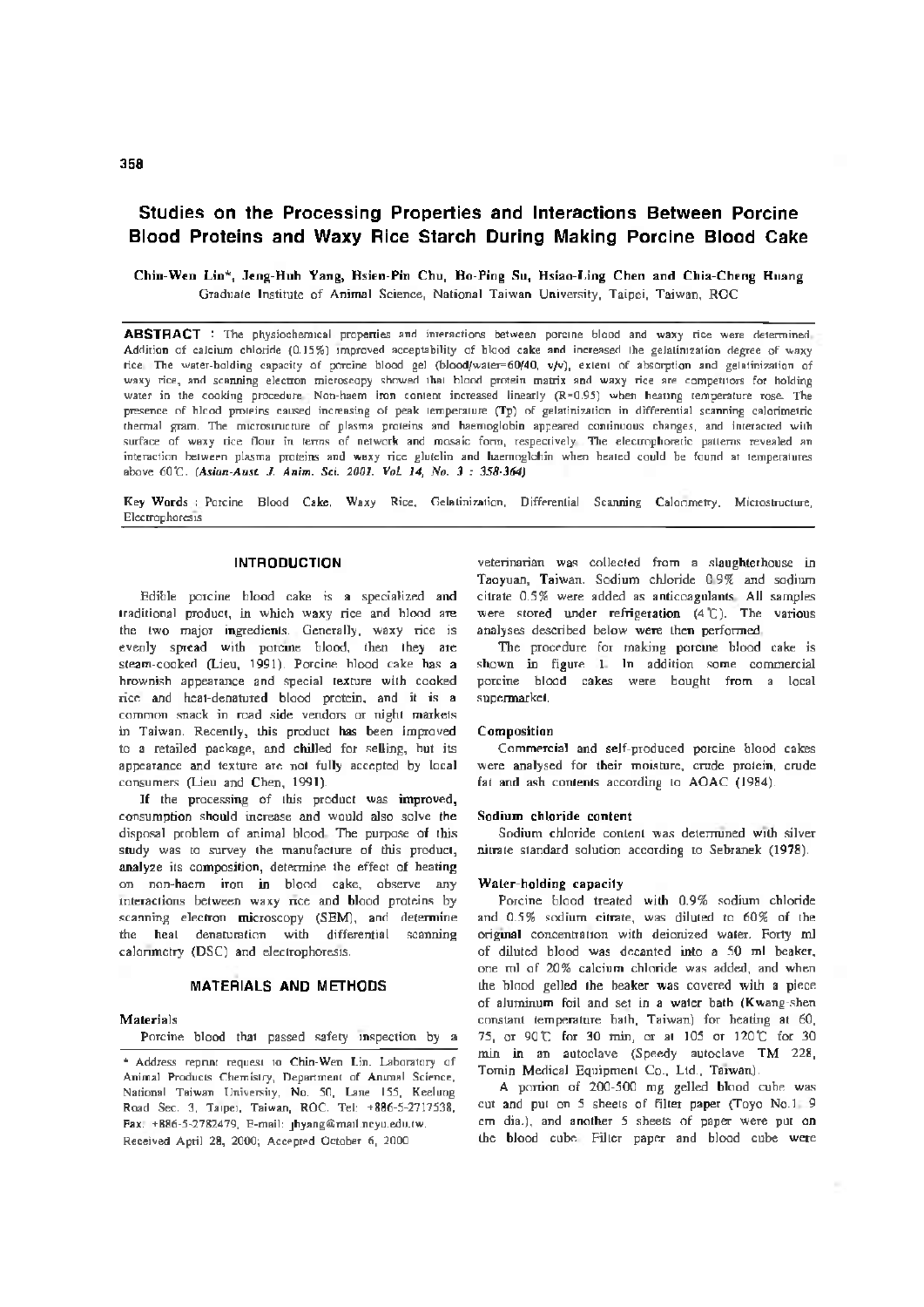weighed, then pressed at  $5 \text{ kg/cm}^2$  for 30 sec with a Carver press apparatus (JC 468, Saitama Keiki Seisakusho Co., Ltd., Tokyo, Japan). After pressing, the crushed blood cube was carefully removed and the water-absorbed filter paper was weighed; the waterholding capacity of the blood sample was calculated as follows:

Water-holding capacity 
$$
(\%)=|1-\frac{(A3-A1)}{(A2-A1)} \times M| \times 100
$$

where Al: dry filter paper weight (g), A2: sample weight plus filter paper weight (g), A3: water-absorbed filter paper weight (g), M: moisture content of sample (%)

### Total iron content

With in-cineration (Thermolyne 1400, Thermolyne Corporation, USA) and atomic absorption spectrophotometry (Atomic Absorption Spectrophotometer, Perkin-Elmer 3100, USA), total iron content was determined according to Schricker et al. (1982).

#### Non-haem iron content

The non-haem iron content in blood solution or gel was determined by the method of Schricker et al. (1983) and Wang (1992).

#### Haem iron content

Haem iron content ( $\mu$ g Fe/g wet tissue) was calculated by deducting non-haem iron content from total iron content.

# The degree of gelatinization

The degree of gelatinization of the starch of the

Waxy rice (glutinous rice)  $\perp$ Washing and soaking for <sup>1</sup> h I Draining (dripping off water) I Mixing blood with rice (Wet rice/blood-5/3 (w/w)) I 0.15% CaCl<sub>2</sub> added to the mixture I Stirring and standing for coagulation *ca.* 30 min I Cooking (120\*C, 30 min) I Cooling I

Porcine blood cake

Figure 1. The manufacture of porcine blood cake

waxy rice was determined by the method of Chiang and Johnson (1977) with slight modification. Forty milligrams of waxy rice (brought from a local supermarket, Taipei) was weighed, 5 ml deionized water was added to make a suspension and then heated at 60, 75, 90, 105 or 120°C for 30 min, with unheated as control. After heating, the samples were immersed in water bath at 40C. Another portion of 20 mg waxy rice was weighed, and 3 ml deionized water was added to make a suspension, 1 ml 1 N NaOH was added and vigorously shaken for 5 min, then 1 ml 1 N HCl was added to neutralize the pH; this treatment was regarded as complete gelatinization.

To the samples treated by different heating temperatures were added 25 ml glucoamylase preparation: 2 g Rhizopus glucoamylase (Sigma Chem. Co., MO, USA) was dissolved in 250 ml sodium acetate buffer (pH 4.5) and filtered through a glass fiber filter: it was used within 2 h. After being held for 30 min at 40C, 2 ml 25% trichloroacetic acid was added to terminate the hydrolysis. The supernatant was obtained by centrifugation at  $16,000 \times g$  for 5 min (Kubota KR-20000 T, Kubota Corporation, Tokyo, Japan). A 0.5 ml portion of supernatant was poured into a test tube, 4.5 ml colourant (1.5 g thiourea dissolved in 940 ml glacial acetic acid plus 60 ml o-toluidine) was added, and then the test tube was heated in a boiling water bath for 10 min. When cooled, 5 ml glacial acetic acid was added. The solution was sampled and the absorbance at 630 nm wavelength was determined (Shimadzu UV-160A, Shimadzu Corporation, Tokyo, Japan).

## Moisture absorption

The degree of moisture absorption of waxy rice during heating was determined. Waxy rice was washed and soaked in water for <sup>1</sup> h. Five gram of wet rice was weighed into a bottle, 8 ml deionized water was added and weighed again, then heated at 60, 75, 90, 105 or 120°C for 30 min, and cooled at ambient temperature; free water was centrifuged off at 1,000 X g for <sup>1</sup> min.

Rice weighed after heating-Moisture \_ wet rice weighed before heating  $\times 100$  $\frac{1}{2}$  wet rice weighed before heating<br>absorption (%) Wet rice weighed before heating

## Differential scanning calorimetry (DSC)

To whole porcine blood was added 40% v/v of deionized water; to waxy rice powder was added 60 % of deionized water; a mixture of porcine blood and waxy rice powder was made with a 5:3 ratio. Ten milligram quantities were weighed and put in an aluminum disc, and carefully sealed with a cianip. The DSC method was used (Thermal Analyzer, General V41C, Dupont 2200, Dupont Corporation, USA). The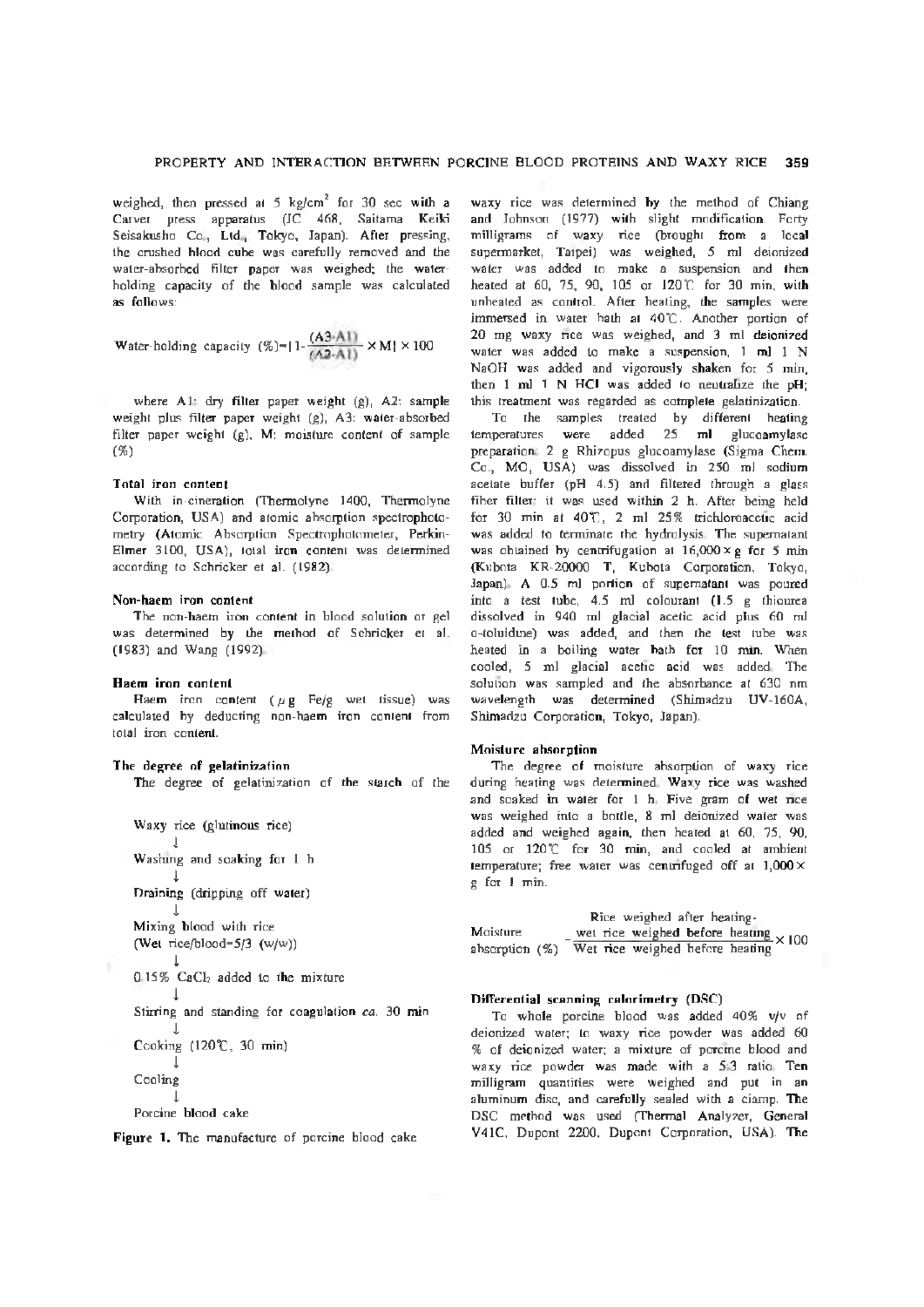samples were heated from 20 to 120 C at a rate of 10°C/min. The enthalpy, initial gelatinized temperature (To), complete gelatinized temperature (Tc), peak temperature of gelatizination (Tp) and total absorbed energy of the process of heating (J/g) were determined.

# Scanning electron microscopy methodology (SEM)

The SEM of the mixture of waxy rice and porcine blood was observed by the method of Woodward and Cotterill (1986) with slight modification: Waxy rice powder was mixed with water to its 40% original concentration to make a dough, then mixed with porcine blood at the ratio of 3:5 (blood:dough); 0.15% calcium chloride was added to accelerate coagulation. The mixture was heated at 60, 75, 90, 105 or 120 $°C$ for 30 min. The cooled sample was cut as a  $1.5 \times 4 \times$ 10 mm cube, then fixed by 3% glutaraldehyde. followed by 1% osmium tetraoxide, dehydrated with a critical point dryer (Hitachi HCP-1, Japan) and stuck on an aluminum stub with ion coater (Eiko IB-2, Japan), then observed with SEM (Hitachi S-550, Scanning Electronic Microscope, Japan).

# Electrophoresis

The extraction of glutelin from waxy rice was implemented by the method of Tseng (1987). An aliquot (8 ml) of a concentration of 4.5 mg/ml of each protein solution (glutelin, plasma, and haemoglobin) was poured into test tube. The samples were heated at 60, 75, 90, 105 or 120°C for 30 min. After cooling, they were centrifuged  $(1,500 \times g, 25 \text{ min})$ . The supernatant was collected for determination by the method of SDS-PAGE (Laemmli, 1970) with 4% stacking gel and 12.5% separating gel.

#### Statistical analysis

Each experiment was done at least three times, and each determination was duplicated. The experimental data were analyzed using SAS software (SAS, 1986).

### RESULTS AND DISCUSSION

### The composition of porcine blood cake

As shown in table 1, A, B and C represented

Table 1. Composition of porcine blood cake

| Product*             | Treatments |      |      |      |  |
|----------------------|------------|------|------|------|--|
| composition          | A          | в    | С    | D    |  |
| Moisture $(\%)$      | 51.6       | 54.1 | 51.2 | 50.2 |  |
| Crude protein $(\%)$ | 5.4        | 45   | 5.6  | 5.1  |  |
| Crude fat $(\%)$     | 0.56       | 0.67 | 0.32 | 0.41 |  |
| Ash $(\%)$           | 0.7        | 1.1  | 1.6  | 0.6  |  |
| Salt $(\%)$          | 11         | 1.1  | ш    | 0.4  |  |
|                      |            |      |      |      |  |

Product A, B, and C were purchased from local supermarkets. Product D was made according to figure 1.

different brands of blood cake, which were bought from a local supermarket; D is the control made by us. The differences in composition were due to the pretreatment, the ratios of raw materials, and processing conditions. When the blood for A, B and C was collected, 1.5-2.0% table salt was added as an anticoagulent; for D we used 0.9% NaCl and 0.5% sodium citrate which therefore showed lower ash and salt contents.

The fat content was related to the ratio of waxy rice to porcine blood, but the higher contents in commercial cakes A and B may have been because they were sprayed with a thin layer of food grade oil in order to increase attractiveness to customers and to prevent them sticking to their packaging.

# Changes in water-holding capacity during heating

The water-holding capacity of diluted porcine blood, 60% blood and 40% water, is shown in figure 2. With the addition of 0.15% calcium chloride (CaCh), the treated blood before heating, gelled at ambient temperature. The water-holding capacities at room temperature,  $60^\circ$  and  $75^\circ$ C, were 8.6, 16.3 and 27.2%, respectively. When the temperature was increased to 75°C, the blood gels shrank and expelled water. When the heating temperature was higher than 105  $\mathbb{C}$ , water-holding capacity decreased. In non-CaCl<sub>2</sub> treatment (control), the diluted blood remained liquid-like when unheated at  $60\degree$ C; at  $75\degree$ C, it began to gel, with a water-holding value of 32.1%. The highest value (36.4%) appeared at 105°C, but decreased at 120°C (33.7%). Without added CaCl<sup>2</sup> blood gelled at  $75^{\circ}$ C, and its gel nature was more stable than when CaCl<sub>2</sub> was added.

#### Degree of gelatinization

When water in the system is abundant and the starch is heated, its hydration raises dramatically. The starch granule swells due to absorbtion water and



Figure 2. Water-holding capacity of porcine blood gel at various heating temperatures.  $*$  Addition of CaCl<sub>2</sub> 0.15%; Heating time: 30 min.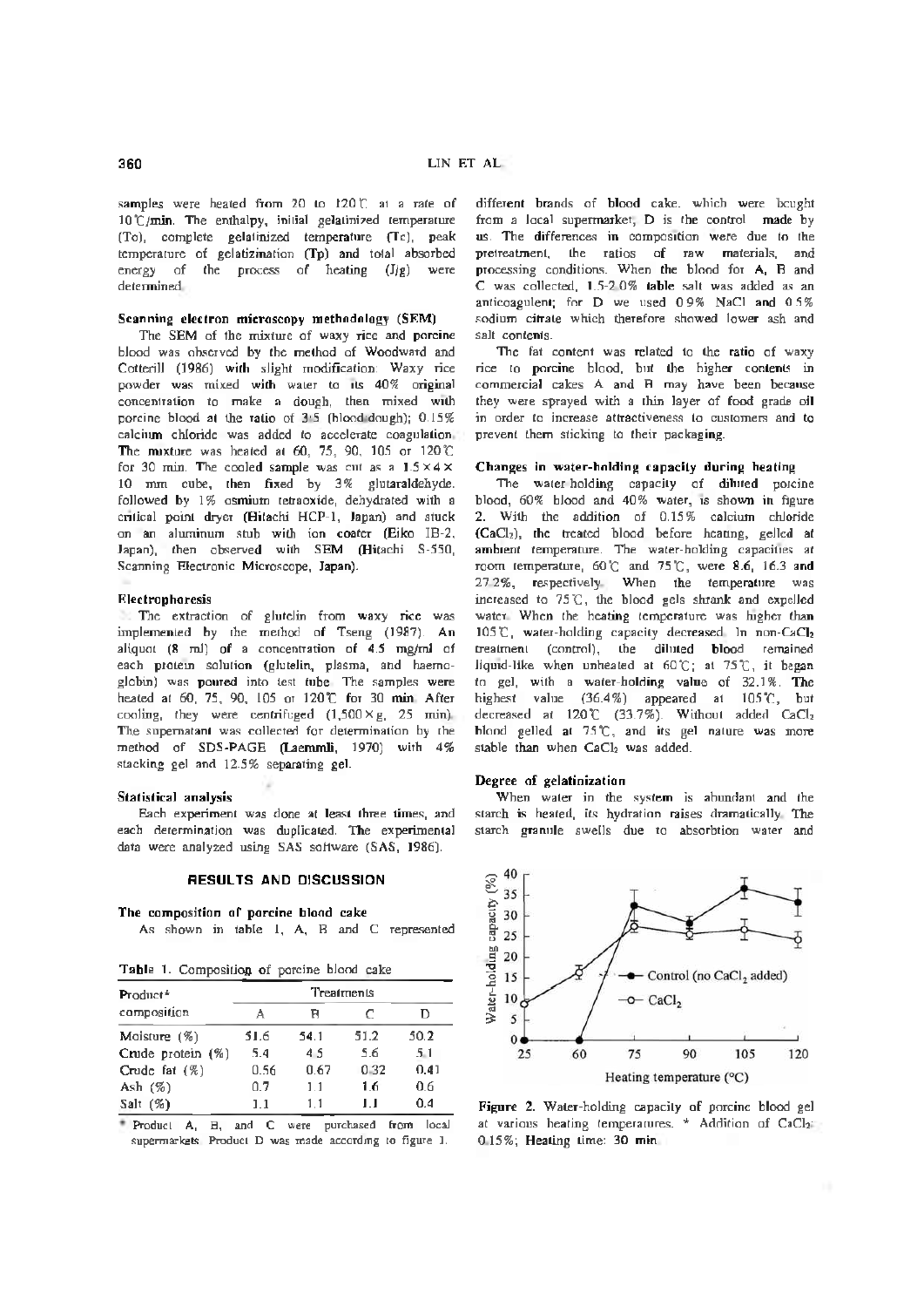enlarges its volume many times. This is so-called gelatinization. When starch gelatinizes, its viscosity and solubility increase. And it can be easily hydrolyzed by amylase. The relative gelatinization of waxy rice, heated at different temperatures for 30 min. is shown in figure 3. The degree of gelatinization increased with increasing a temperature (25-90C), and presented a significant linear result  $(p<0.05, r=0.95)$ . The gelatinization reached 100% at temperatures above 90  $^{\circ}$ .

# Moisture absorption of waxy rice

The whole grain of waxy rice was tested for its moisture absorption (figure 4) which increased with rising temperature, from 3.0% at 60°C to 198% at 120 $^{\circ}$ C. Generally speaking, the enthalpy ( $\triangle$ H) and moisture absorption of rice grain is higher than that of rice powder (Norman and Marshall, 1989). We observed that there was a competitive relation for water between waxy rice and porcine blood in the process of manufacture of porcine blood cake. Before heating, the waxy rice grain was soaked in porcine blood. With rising temperature, changes in the water-holding capacity of porcine blood gel and gelatinization of heated waxy rice was in a state of dynamic distribution in the system. In a specific range of temperature, porcine blood gel had a reasonable water-holding capacity, and the moisture absorption of waxy rice greatly increased in the same range. Eventually porcine blood gel, at a higher temperature, expelled water which was immediately absorbed by waxy rice grain, and its gelatinization proceeded. If the porcine blood and waxy rice was steam-cooked this process took much more time than with an autoclave, which could greatly shorten the processing



Figure 3. Effect of heating temperature on the degree of gelatinization of the waxy rice flour. \* Heating time: 30 min.



Figure 4. Moisture absorption of waxy rice grain at various heating temperatures. \* Heating time: 30 min.

time. Figure 5 shows two kind of porcine blood cake with or without  $CaCl<sub>2</sub>$  addition. If  $CaCl<sub>2</sub>$  was not added, the cake was darker in colour and less gelatinized.

It could be that blood with  $CaCl<sub>2</sub>$  added might gel before heating, and so have a smoother appearance. When the heating temperature rose the water-holding capacity was less than when no  $CaCl<sub>2</sub>$  was added. At  $90\degree$ C, blood gel with CaCl<sub>2</sub> released water which was transferred into waxy rice and the gel was driven into the gaps between the waxy rice granules.

Bownsey et al. (1989) studied the gel formed from a mixture of starch and egg white, and concluded the same result. The no added CaCl2 porcine blood gelled by heating at 90°C or above, and had a higher water-holding capacity, so affecting the degree of



Figure 5. The appearance of porcine blood cake. A: no CaCl<sub>2</sub> added; B: CaCl<sub>2</sub> added.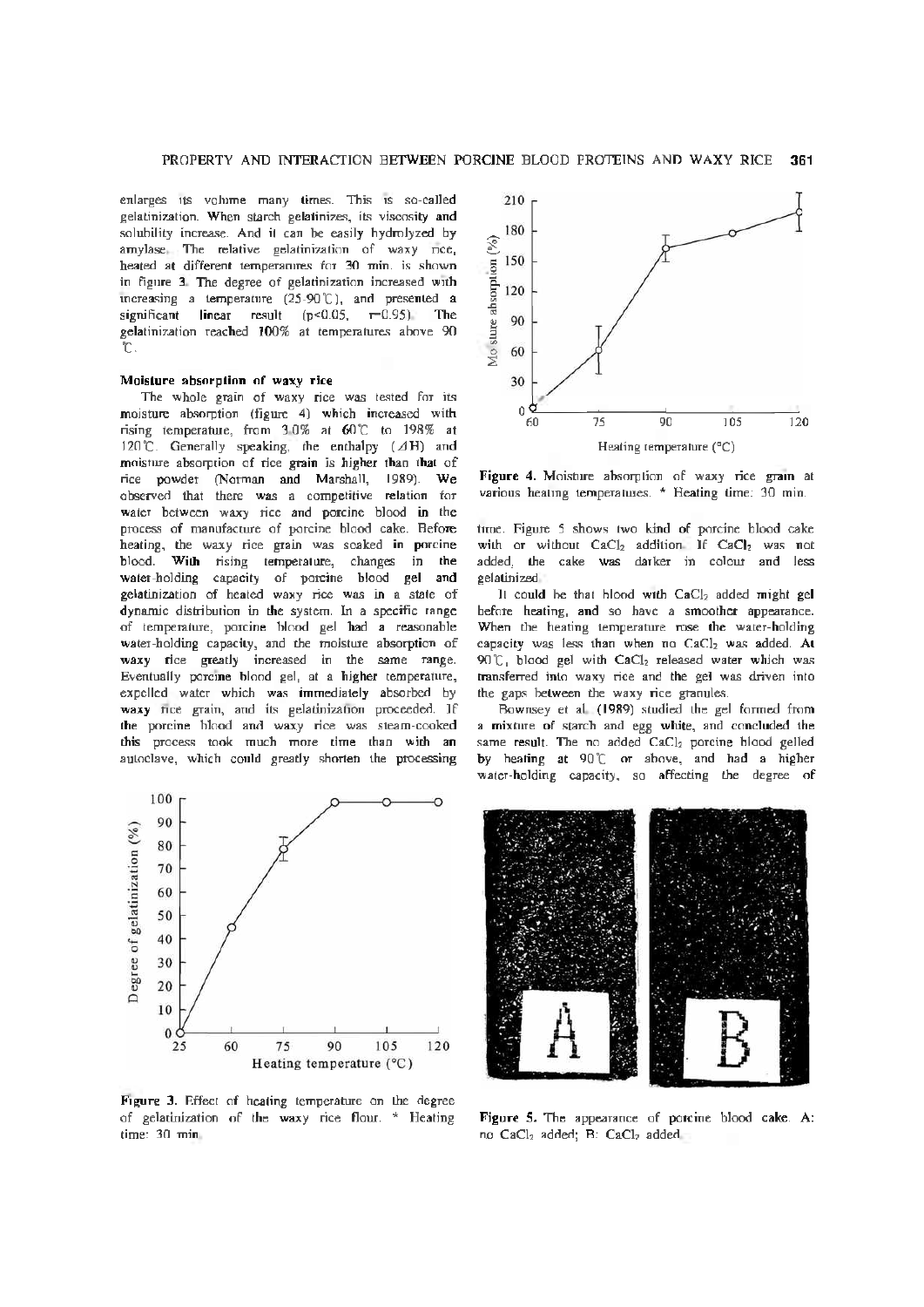gelatinization of waxy nee m porcine blood cake.

# Changes in iron content

The changes in iron content of porcine blood gel at heating to  $60-120$ °C are shown in table 2. There was no significant change between sample heated at 60C for 30 min and unheated sample (p>0.05). With increasing temperature  $(75-120^{\circ}\text{C})$  $(75-120^{\circ}\text{C})$  $(75-120^{\circ}\text{C})$ , the non-haem iron rose significantly, especially in the samples heated 105 and 120°C in which it was higher by 170% and 203%, respectively. Wang (1992) showed that nonhaem iron was increasing with increasing of heating temperature, and Schricker and Miller (1983) found similarly when heating beef.

# Thermal characteristics

The thermal characteristics of waxy rice and porcine blood are shown in table 3. The gelatinization temperature (To, Tp and Tc) of waxy flour was higher than that of the rice starch. It might be that the rice protein covering the surface of rice grains affected water penetration, in the same way as cell walls, consequently needing higher heating temperature to improve the penetration of water to initiate the gelatinization (Marshall et al., 1990). The waxy rice starch was more easily penetrated by water, due to the glutelin extracted from the waxy rice. Marshall (1992) pointed out that the gelatinization temperature and enthalpy of waxy rice grain were higher than waxy rice flour. Waxy rice flour, porcine whole blood and a mixture of both at the ratio of 5:3, as in porcine blood cake, were prepared for DSC analysis. The results are shown in figure 6. Porcine blood had higher heat absorption than waxy rice and the mixture. When waxy rice flour was mixed with porcine blood,

Table 2. Effect of iron content of porcine blood gel at various heating temperatures

| Heating            | $(\mu$ g/g wet sample) | Nohaem<br>Fe           |                          |                                     |  |
|--------------------|------------------------|------------------------|--------------------------|-------------------------------------|--|
| temperature<br>(C) | Total                  | Nonhaem<br>iron        | Haem<br>iron*            | increased<br>$({\mathcal{K}})^{**}$ |  |
| Unhea              | $339 + 8$              | $24.7 \pm 0.7$         | $316 \pm 14$             |                                     |  |
| 60                 | $325 \pm 7$            | $24.5 \pm 0.2$         | $300 \pm 3$              | Ω                                   |  |
| 75                 | $328 \pm 2$            | $31.3 \pm 0.5^{\circ}$ | $296 \pm 3$              | 21.7                                |  |
| 90                 | $329 \pm 3$            | $35.4 \pm 0.3^{\circ}$ | $294 \pm 3$              | 43.2                                |  |
| 105                | $325 \pm 7$            | $66.8 \pm 1.1^d$       | $260 +$<br>$\mathcal{I}$ | 170.5                               |  |
| 120                | 330±7                  | $74.9 \pm 2.0^{\circ}$ | $255 \pm$<br>6           | 203.7                               |  |

<span id="page-4-0"></span>\* Haem iron content=total iron content-nonhaem iron content.

<span id="page-4-1"></span>\*\* Nonhaem Fe increase %=(nonhaem Fe in heated sample-nonhaem Fe in unheated sample)/nonhaem Fe in unheated sample.

<sup>a,b,c,d,e</sup> Data with different superscripts are significantly different (p<0.05).

Table 3. The differential scanning calonmetnc characteristics of waxy rice flour, starch and porcine blood proteins (Mean $\pm$  SE, n=3)

|                     | Gelatinization and denaturation<br>temperature $(°C)$ |                                              |    |  |
|---------------------|-------------------------------------------------------|----------------------------------------------|----|--|
|                     | Tο                                                    | Tp.                                          | Тc |  |
| Waxy rice flour     |                                                       | $59.5 \pm 0.2$ 69.1 $\pm$ 0.3 84.3 $\pm$ 0.9 |    |  |
| Waxy rice starch    |                                                       | $579 \pm 0.5$ 67.9 + 0.5 80.1 $\pm$ 0.6      |    |  |
| Porcine haemoglobin |                                                       | $77.1 \pm 0.6$ 83.7 $\pm$ 00 93.3 $\pm$ 00   |    |  |

To: onset temperature; Tp: peak temperature; Tc: conclusion temperature.

its peak temperature of heat absorption was raised from 68.15°C to 72.2012. Evans and Haisman (1979) pointed out that the non-starch polymers formed a matrix, compete with starch for water absorption, and prevent water from transferring and penetrating, so raising the temperature of gelatinization. Tseng (1987) found the same result with bovine serum albumin and egg white added to waxy rice flour.

# Scanning electron microscopy

In order to understand the changes of blood proteins and waxy rice flour in the heating process, they were mixed in the ratio of 3:5 and heated at various temperatures. After sampling, fixation, dehydration and ion coating, the samples were observed with SEM.

When CaCl<sub>2</sub> was added into the mixture of porcine whole blood and waxy rice flour, they formed a gel due to  $Ca^{22}$  $Ca^{22}$  $Ca^{22}$  accelerating the formation of fibrin from fibrinogen (Ferry, 1945). The major network was contributed by plasma. However, haemoglobin was attached or arranged on/in the network as shown in figure 7. Wang (1992) showed plasma was heatdenatured and aggregated easier than haemoglobin; the latter was a mosaic on the plasma aggregating matrix observed by SEM, and the texture of blood curd. The



Figure 6. DSC curves of blood, waxy rice flour and their mixture. [\\*](#page-4-0) The heating rate was  $10^{\circ}$ C/m.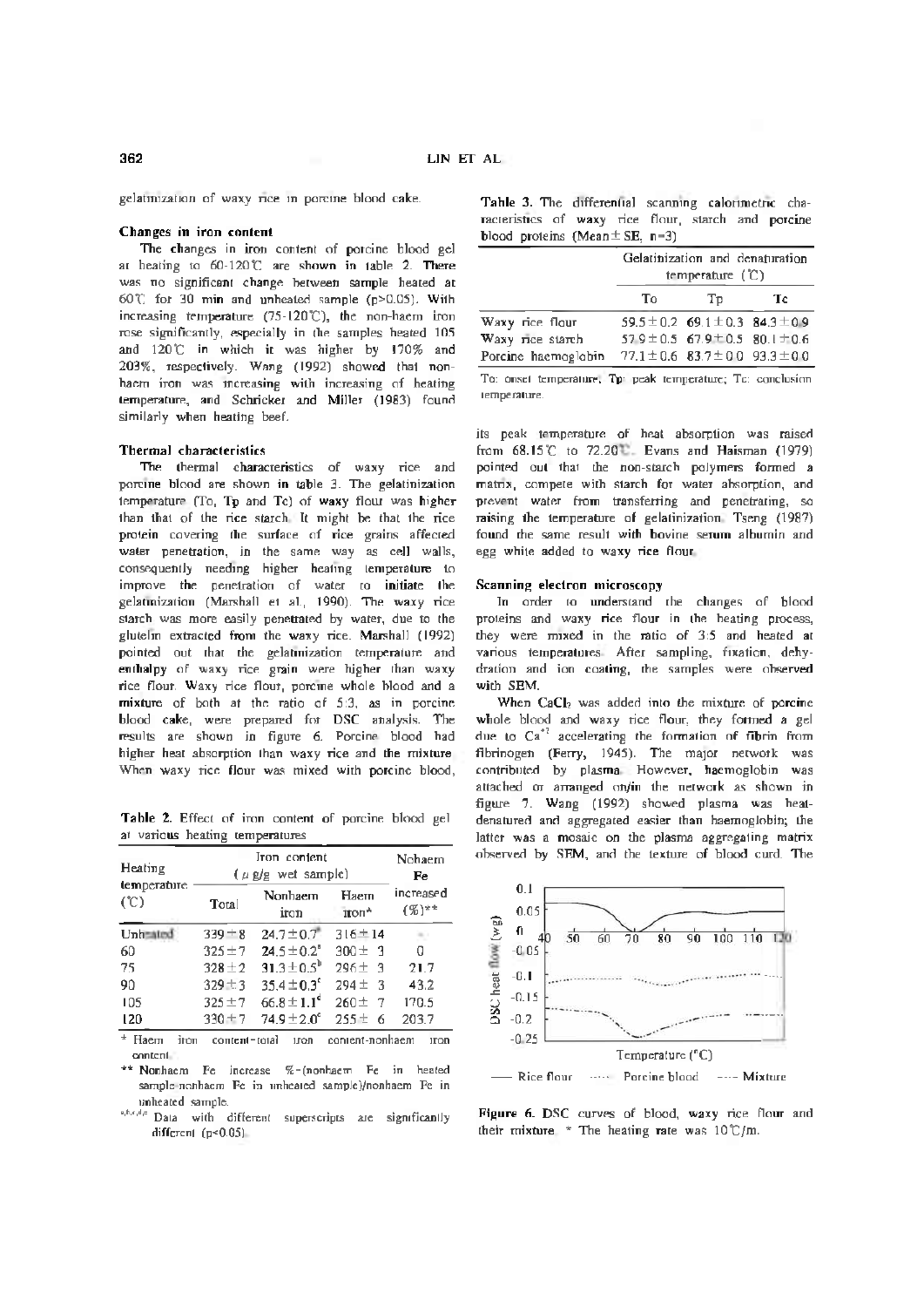# PROPERTY AND INTERACTION BETWEEN PORCINE BLOOD PROTEINS AND WAXY RICE 363

granules of waxy rice flour gradually absorbed water and then swelled at increasing temperature  $(60.90\%)$ . At the same time, plasma proteins were also denatured and aggregated to form a fine network as shown in figure 7B-D. When the heating temperature rose over 105°C, the waxy rice flour granules were burst, deformed, and mingled with plasma proteins. The shrunk haemoglobin, caused by heating, were mosaic on/in the network, Adhikari (1993) thought the arrangement and network of micro- or macro-structure of the constituents in food, caused in processing, were closely related to food texture and rheological property.







Figure 7. Photographs of SEM of mixture of porcine blood and waxy rice flour at various heating temperatures for 30 mins. (A) unheated; (B) 60  $C$ ; (C) 75 ( $:$  (D) 90 ( $:$  E 105 ( $:$  (F) 120 ( $:$ 

#### **Electrophoresis**

Porcine plasma was mixed with equal volumes of haemoglobin and rice glutelin. After heating at various temperatures  $(60-120\%)$ , the samples were centrifuged, and the supernatant was obtained for electrophoresis. The results are shown in figure 8 and 9. In figure 8, photograms of SDS-PAGE of supernatant of the mixture of porcine plasma and haemoglobin showed protein bands faded out with increasing heating temperature (75-120<sup>T</sup>). They had nearly disappeared at I2O°C, and only undefined protein bands with large molecular weights were left ai the top of the stacking gel. As shown in figure 9, photograms of supernatant of the mixture of porcine plasma and waxy rice glutelin showed the protein bands were significantly faded at heating temperatures over 75°C. With heating temperature increasing from 90-120 protein bands almost disappeared. From these findings, rice glutelin and porcine plasma separately had reasonable heating stability, but each disappeared at lower heating temperature when mixed with other proteins. It could be speculated that there was an interaction among differem protein molecules, based on the observation of very big molecules at the top of the stacking gel.

# **CONCLUSION**

The mixing ratio of 5 pans waxy rice and 3 pans porcine blood steam-cooked at 120 (1 for 30 min is suitable to make a satisfactory porcine blood cake.



Figure 8. Photograms of SDS-PAGE of centrifuged supernatant of porcine piasma-haemoglobin at various heating temperatures. P: porcine plasma; H: porcine haemoglobin.

 $\mathbf{d}$ 

and indicate and